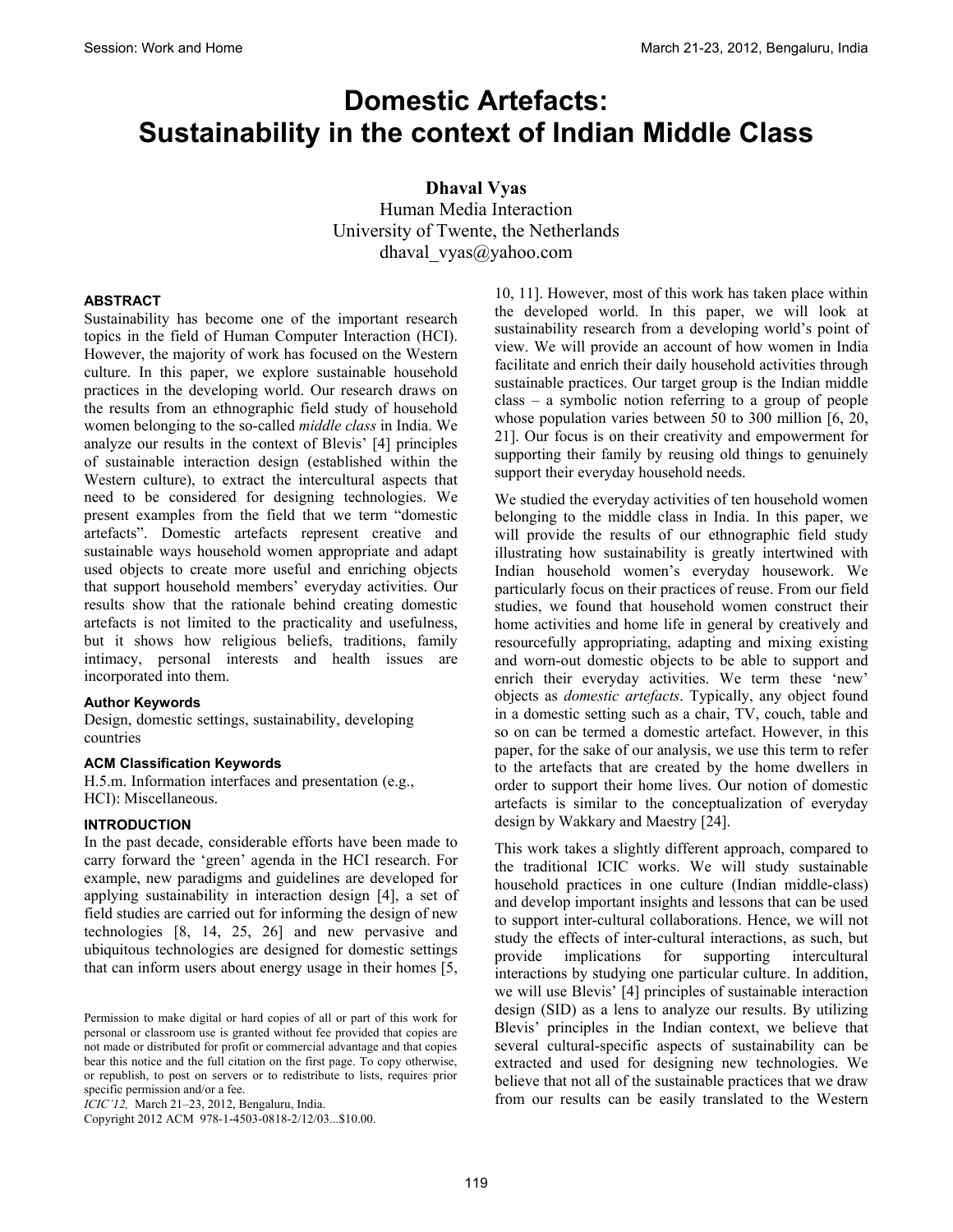culture, or *v*ice versa. However, several underlying phenomena can be used for designing sustainable products. Our contribution in this paper is threefold:

- Our results provide empirical evidence illustrating the role of women in household matters in the Indian middle class. In doing so, our results bring out several cultural and traditional practices of the Indian middle class that might be new for the HCI community.
- Our notion of domestic artefacts shed light on subjective issues related to family intimacy, care, religious beliefs and family traditions that should be taken into account when designing for sustainability in interactive technologies.
- Since we apply Blevis' principles, our result leads to new intercultural understandings on sustainability research.

In the rest of the paper, we will start by describing our motivations for focusing on sustainability and provide a brief introduction to the Indian middle class. Next, we will provide details of our field study, participants and their family dynamics. Then, we will describe our results and give examples from the field. Finally, we will discuss our findings and lessons for inter-cultural collaborations when designing for sustainability.

# **MOTIVATION**

# **Sustainability**

A majority of work towards dealing with sustainability in household matters, as seen in recent CHI and UbiComp literature, focus on developing technologies that can make home residents aware of their 'moral choices' on energy consumption and turn environmental action into a redirection of consumption patterns, for example. WaterBot [2] is a pervasive technology that provides ambient cues about water usage at a kitchen sink. The aim here is to motivate changes in people's behaviors while using water. Power-Aware-Cord [7] uses a dynamic glowing representation on a common electrical power strip that can display the amount of energy passing through it at any given moment. WattBot [19] is a residential electricity monitoring system that uses Apple's iPod and iPhone for allowing people to track their home energy usage and encourages them to reduce consumption. Researchers such as Bang et al. [3] have also attempted to create a game-like system called PowerAgent to provide information about energy consumption patterns in homes.

However, the environmental crisis is as much a cultural problem as a technical one. It is not just a simple matter of calculating energy and environmental costs of manufacturing, use, and disposal of one technology over another. It is important to understand people's attitudes [8], rationale [17], and their current efforts [26] towards sustainable practices, in order to guide the design of sustainable technologies. We believe that a deeper look into cultural practices and the role of individuals in household matters could lead to a much better understanding of sustainability. In particular, the prominent role of women (especially mothers) in everyday household activities cannot be ignored. We look at sustainability as a sociocultural issue that should be dealt with using a bottom-up approach rather than a technological top-down approach.

In the West, the reuse and disposal of materials such as plastic, electronics and textiles poses a huge challenge. As an alternative approach towards dealing with sustainability, we believe that solutions to sustainability may be explored from cultures belonging to other parts of the world. Their consumption, reuse or recycling practices may provide an interesting perspective on sustainability.

We study sustainability in the context of middle-class India. In that, we look at household women's existing sustainable practices while carrying out their everyday housework. We believe that these domestic practices can greatly inform the design of new sustainable technologies. In particular, the study of middle class Indian households can be very important for HCI researchers for the following two reasons. 1) The increasing growth of the Indian middle class population would make this group one of the world's largest consumer groups. An understanding of their consumption practices would undoubtedly contribute towards the design of new sustainable technologies. 2) The financial and cultural situations in the Indian middle class have led to different ways of applying sustainability. These ways may be new to the West, but have always existed in this part of the world for a long time.

# **Indian Middle Class**

Although the notion of class in India is *symbolic* and locally contested, and while there is no official definition of the middle class, the estimated population of the Indian middle class, according to the World Bank and other sources, ranges from 50 million to approximately 300 million [6, 20, 21]. According to a report by the Asian Development Bank, the middle class in India could touch the 1.2 billion mark (India's current population) in the next 20 years if recent economic growth is sustained [1].

Research into ICT for developing countries (in particular, India) has focused largely on rural areas (e.g. [9, 18]). While rural areas desperately need development, in India, it is the middle class that is growing at a much faster rate. The increase in the Indian middle class is due to economic growth in India and migration of low income and rural populations to big cities. As HCI researchers we need to pay more attention to this middle class, not only because, as we said, it is growing really fast, but because it will soon become one of the biggest consumer markets in the world. More importantly, we need to understand their consuming and sustainable practices in order to design sustainable technologies.

Even though, the middle-class in India is quite diverse, there are several cultural traits that are common to this group. In this paper we briefly summarize some of the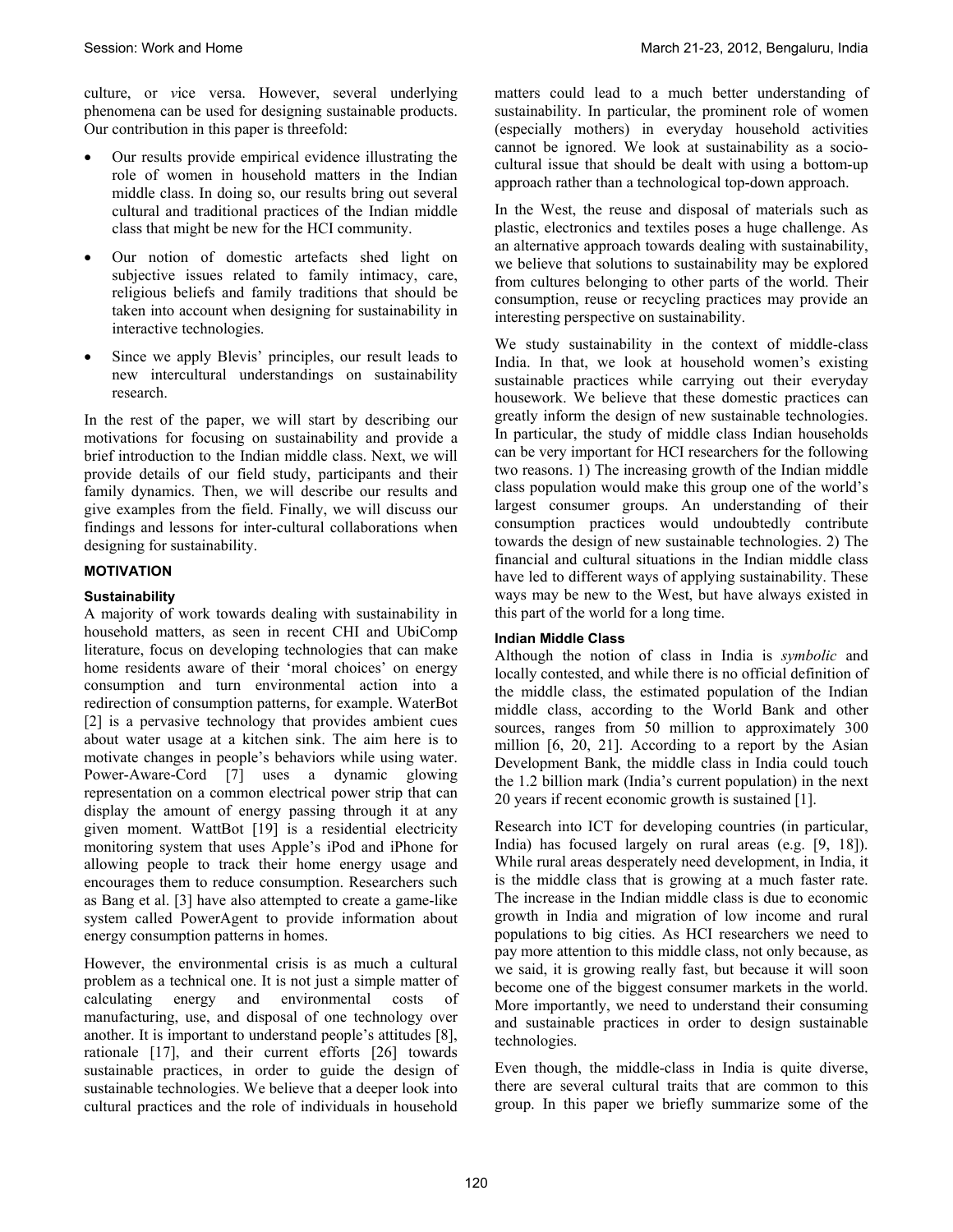### important characteristics; for more details please refer to Varma's [23] book, titled *The Great Indian Middle Class*.

The Indian middle class have very strong family values. Middle class residents, traditionally, live in joint families, which include extended family members such as parents and/or in-laws. However, this trend is changing as more and more people prefer to live in single families. Families in the Indian middle class draw their incomes from administrative, knowledge-based and non-manual labor jobs in sectors such as banking, education, IT, and call centers. Typically, households in middle-class families prefer job security and higher education for their children. Financial stability is seen as an imperative and highly desirable factor in these families. Their children are constantly being motivated to study towards Bachelors' and Masters' degrees in medical, technical and financial fields. These households believe in saving as much money as they can rather than spending it on holidays or buying expensive things. In some cases, parents would give priority to spending money on their children's education, over their own needs. These families believe in value for money when buying new things.

#### **THE FIELD STUDY**

To collect a much deeper understanding of household women's sustainable practices and how these practices are connected to their everyday work, we carried out a field study in middle class Indian homes. We studied the everyday activities of ten household women, in the city of Ahmedabad, Gujarat. Table 1 provides details of our participants. We recruited them to have a variation in profession, age range and family dynamics (joint or single family). We believed that these choices would lead to a difference in their household activities and practices. Our participants belonged to the age range of 35 to 75. All the participants were married and had been living with their husband for at least 10 years. Participants included working professionals and housewives. Some of the participants lived in a joint family (with in-laws) and others mainly with their husband and children.

We used a combination of semi-structured interviews, inhome visits and observations during our fieldwork. In all cases, we kept our interaction with these household women longer than our initial visit. In some cases, we visited these participants' homes again and in others we prolonged our interactions via telephone calls. We focused our questions

| No             | Age       | <b>Work</b>                          | <b>Members</b><br>in family | <b>Family Dynamics</b>                                                                                                                                                                                                                                                                                     |  |  |
|----------------|-----------|--------------------------------------|-----------------------------|------------------------------------------------------------------------------------------------------------------------------------------------------------------------------------------------------------------------------------------------------------------------------------------------------------|--|--|
| $\mathbf{1}$   | 50-60     | Working<br>full-time in a<br>Bank    | $\overline{2}$              | Lives with her husband who also works fulltime. Has two children living abroad. Her<br>parents-in-law died 20 years ago. The family has a decent income - towards a higher-<br>middle class. She gets help from a maid for some domestic activities.                                                       |  |  |
| 2              | 40-50     | Housewife                            | 4                           | Lives with her husband and two children. Husband runs a business and both children<br>study. Her parents-in-law live separately. The family has a decent income – towards a<br>higher-middle class. She gets help from a maid for some domestic activities.                                                |  |  |
| 3              | $30 - 40$ | Working<br>full-time in a<br>company | 6                           | Lives with her husband, two children and parents-in-law. Husband works fulltime, children<br>study at schools and parents-in-law are retired and stay at home. She leads in most of the<br>household activities and her mother-in-law assists whenever she can, but is in bad health.                      |  |  |
| 4              | 50-60     | Working<br>full-time in a<br>Bank    | 3                           | Lives with her husband who is retired. She has two children, one living abroad and one still<br>studying. Her parents-in-law died recently.                                                                                                                                                                |  |  |
| 5              | 70-80     | Part-time<br>work                    | $\overline{2}$              | Lives with her husband who is retired. Has four children, all married and living separately.<br>Her work involves going to a charity for a few hours a week.                                                                                                                                               |  |  |
| 6              | $50 - 60$ | Housewife                            | 9                           | Lives with her husband and two sons – both are married and have their own children. Her<br>husband and two sons work full-time. Her two daughters-in-law help her in the house.<br>However, she plays a leading role in the household activities. The family has a large house<br>and has a stable income. |  |  |
| $\overline{7}$ | $50 - 60$ | Housewife                            | 5                           | Lives with her husband, a son, a daughter and a daughter-in-law. Her husband is retired<br>and her son, daughter and daughter-in-law work full-time. She gets help from a maid for<br>some domestic activities.                                                                                            |  |  |
| 8              | $50 - 60$ | Housewife                            | 2                           | Lives with her husband. Both have health problems. Her daughter and son live separately.<br>Her husband had a heart attack 2 years back and she recently had a knee replacement.<br>She gets help from a maid for all domestic activities.                                                                 |  |  |
| 9              | $30 - 40$ | Part-time<br>work                    | 3                           | Lives with her husband and a son. The family income is very low as her husband has had<br>no settled jobs. She teaches students and earns some money to help in the family.                                                                                                                                |  |  |
| 10             | 40-50     | Part-time<br>work                    | 4                           | Lives with her husband and two daughters. Husband works fulltime but has had health<br>problems. Her elder daughter is finishing her medical education at university and her<br>younger daughter goes to school. She gets help from a maid for some domestic activities.                                   |  |  |

| Table 1: Details of our participants. |  |  |  |  |
|---------------------------------------|--|--|--|--|
|---------------------------------------|--|--|--|--|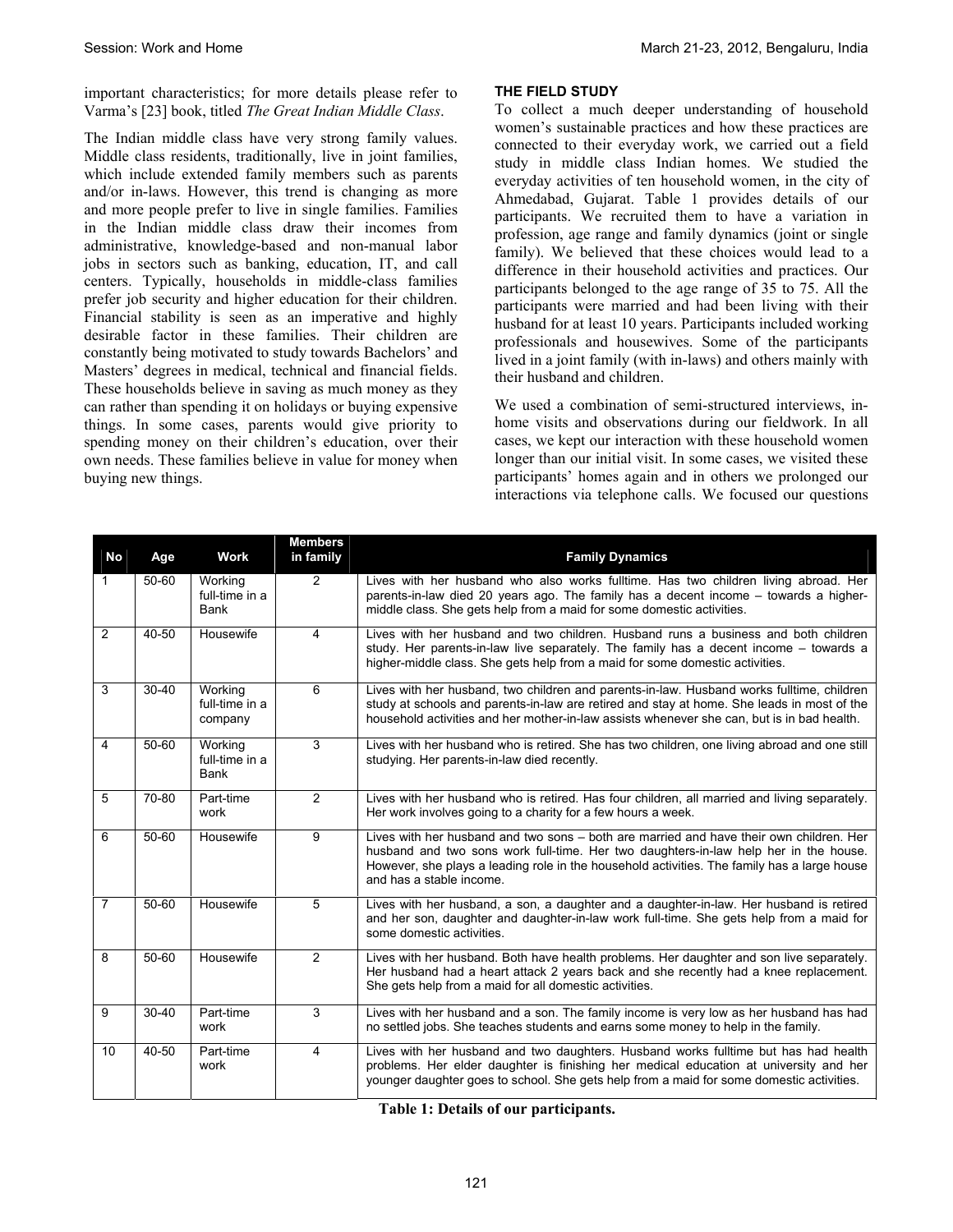mainly to their reuse, but also took into account their everyday household activities. Considering the exploratory nature of our research, we appropriated qualitative methods to understand participants' subjective reasoning and choices in order to understand their practices of reuse. To understand how sustainability is practiced in home life by these participants, we paid particular attention to the artefacts that our participants created to support their household activities. Drawing on some established work in anthropology [13] and some recent attempts to study the use of artefacts in domestic settings [22, 25], we examined the practices surrounding these artefacts as a means of revealing how the home's social order is brought about.

#### **RESULTS**

Our field study generated a large amount of qualitative data, describing different sustainable practices. Figure 1 shows an elderly household who participated in this study. The space limitation will not allow us to describe all the practices in detail, hence in this section we will provide some general themes of reuse practices. In the following section, we will introduce our notion of domestic artefacts.



**Figure 1: An elderly middle-class household.** 

#### **General Themes**

We explored the reuse of four types of reusable materials: 1) edible products, 2) paper-based goods, 3) textile and 4) plastic.

In *edible* products, we observed that rather than wasting parts of food products household women made use of it to support several household activities. In some cases unusable food products were processed further to make new edible items. In other cases, food products were reused in other household activities. For example, household women utilized leftover milk to make butter, buttermilk, cheese and home-made sweets. In some cases, sour milk was utilized to make hair oil. Some women utilized the water after boiling potatoes and rice to clean silverware. Whereas, used tea bags were reused as a fertilizer; and mon and orange peel were used to make home-made skin cream. *Paper-based goods* such as newspapers, calendar pages and so on were utilized as notebook covers and as covers for cupboard shelves to avoid dirt. In some cases, leftover pages from different notebooks were combined together to make a new notebook to be used as a diary or telephone book. *Textile-based goods* such as old clothes, curtains and bed sheets were repaired and reused for different purposes. For example, old clothes were modified to be reused as carry bags for grocery shopping; ripped bed sheets were used as pillow covers and covers for electronic appliances such as radios and TVs. Women's saris were sometimes modified to make other types of women's dresses. In some cases, a set of old saris were reused to make a dress utilizing important portions of the saris. *Plastic* bottles and containers were reused to store food related products.

We observed that there was multiple and multilevel reuse of certain things, for example, leftover milk. In addition, we found out that there is an industry of cheap laborers who modify or fix broken objects. For example, knife sharpeners go around the streets to sharpen blunt knives. Similarly, another type of laborers would fix plastic buckets and other objects. This clearly helps household women to prolong their use of old objects. Other trends also include making art pieces from unusable objects rather than recycling them. For example, we saw that old pieces of garments were framed and were used as a piece of art in homes.

An important characteristic of these sustainable practices is that they are not necessarily connected with an awareness to save the environment. In fact, several of our participants were more concerned about supporting an economical life. This does not mean that they were not concerned about the environment. The cultural aspects of middle-class Indian households and their reuse practices were inherently intertwined with each other.

# **DOMESTIC ARTEFACTS**

In this section, we will discuss specific examples from the field that will illustrate sustainable practices of the middle class household women in India. Blivis' [4] principle *promoting renewal and reuse* is central to all these examples. These examples represent different reuse patterns that our participants created by appropriating, adapting and mixing existing, old and worn-out objects from their homes. We term these *new* objects as *domestic artefacts*. To protect the privacy of our participants, we will refer to them with pseudonyms.

#### **A doormat**

It is very common in Indian homes to see gunny sacks lying in the storage rooms. Gunny sacks (Figure 2a) are traditionally used for transporting agricultural food products such as wheat, rice and onions. A gunny sack is an inexpensive bag made from jute or other natural fibers. Gunny sacks can hold 20 to 50 kg of food products and are typically bought in a particular season (e.g. avoiding monsoons) to have it safely stored in the home. People in the Indian middle class tend to buy things in bulk, and they end up collecting several gunny sacks by buying a yearly quota of food products. Because of their strong, thick and dry texture, these gunny sacks are reused as a doormat, as a container for other things, and for other purposes in the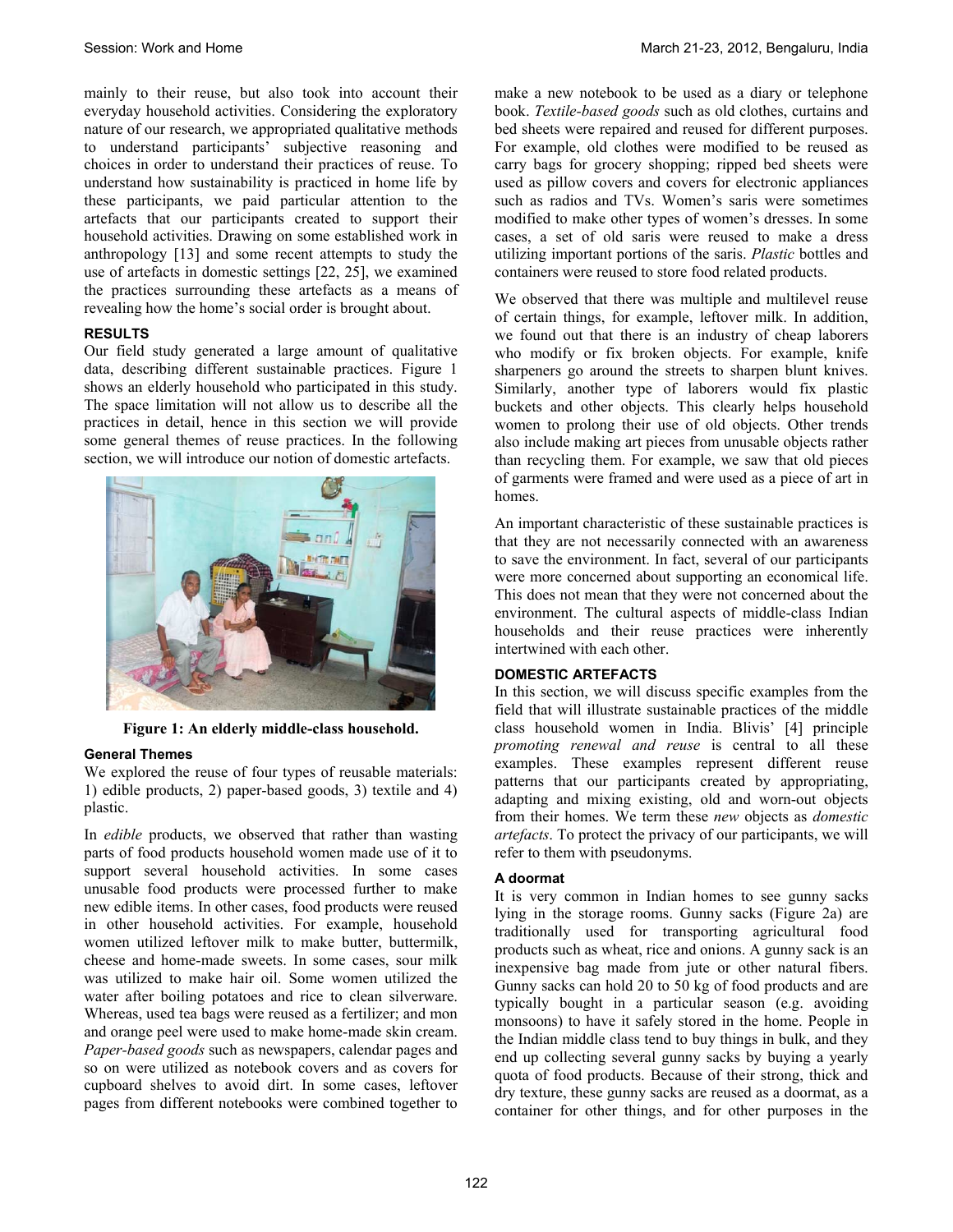storage room. We also saw highly creative use of these gunny sacks as fashionable carry bags and artistic show pieces for homes. In this paper, we will discuss the reuse of the gunny sack as a doormat.

Kinal is a housewife. She lives with her husband – who runs a business of engineering tools – and two university going teenagers. The family buys a good amount of food products in bulk and stores it in a safer place in the home, to be used for a long time. Kinal saves gunny sacks after putting food products such as wheat and rice away safely into large containers in her storage room. She uses some of the gunny sacks as a doormat at different places around her house. (The rest of the gunny sacks are stacked in the storage room for later use). She has kept these doormats at the backdoor entrance of her house (Figure 2b), in her kitchen, in the bathroom entrance and at the entrance of the storage room itself. When asked about why she does this, she answered:

*"It is very important to enter the kitchen without shoes and with your legs clean. Similarly, in places such as the bathroom, storage room and toilets, one has to clean one's legs before leaving and entering. So, rather than buying new rags I just use these gunny sacks inside the home. Of course, for the main entrance a gunny sack would not look so nice. So, I have a nice welcome doormat there that I bought from a shop."* 



# **Figure 2: (a) A bunch of gunny sacks, and (b) reuse of gunny sack as a doormat.**

The kitchen is seen as a sacred place in middle-class Indian homes. One should to be clean before entering a kitchen. Kinal tries to keep a disciplined atmosphere in her home for her university going teenagers. With the use of gunny sacks as doormats, she keeps her house clean and as hygienic as possible. She also provided other useful insights into using this kind of doormats.

*"In Hinduism, we do not use cotton materials as our doormats. Since, gunny bags are made from jute, it is natural and much holier than the cotton materials."* 

*"This gunny sack is useful in all kinds of weathers. In monsoon, it soaks up water. So wet shoes and legs can be easily cleaned, and in a way useful to keep dirt away from* 

*entering the house. And because it is made of jute, it gives warmth in the winter. I normally keep a gunny sack on the kitchen floor where I can stand and do the cooking. So, I avoid standing on a cold floor."* 

Religious beliefs are important in Indian middle class homes. It is important that one enters the home clean. Normally, household members would clean their legs on these gunny sacks and then enter the house. Scientific literature has shown how different aspects of Hindu cultures and beliefs intersect with environmental values, and behaviors, with varying environmental consequences [12, 15, 16]. The example of a gunny sack as a doormat points to how sustainability and religious beliefs coincide. From Kinal's second quote, one can read the multipurpose character of gunny sacks. Climate plays an important role in people's everyday lives. In India, the climate is generally warmer compared to Europe and North America. Gunny sacks are seen to be very useful in these different weathers. Lastly, Kinal shows how purposefully she uses her gunny sacks to avoid dirt and keep herself warm while she cooks for her family.

This example refers to a number of principles and rubric of Blevis: *linking invention & disposal, promoting renewal and reuse, decoupling ownership & identity, salvage, reuse as is, and sharing for maximal use*. The use of jute for gunny sacks is inherently environmentally friendly, where after its original use it can be disposed of without making and worse impact on the environment. The material quality of a gunny sack allows multiple reuses, in addition to a doormat. Gunny sacks as such are inexpensive and do not get attached to any ownership, hence, they promote sharing for maximal use.

*Inter-cultural insights for sustainability* 

- Religious beliefs are inherent in the reuse of objects.
- Health issues and family care are important in the reuse of household objects
- Specific areas in homes (e.g. kitchen) are treated differently while reuse of old objects.
- Practical needs and climate (e.g. cold floors in winters) encourage reuse.

# **A dress**

Clothes have a significant value in Indian households, in particular, during marriages, religious gatherings, and other types of celebrations. For women in India, the sari is one of the traditional dresses. In the following, we provide an account on the reuse of an old sari by one of our participants. This is a particular example of how a mother's intimate and care-giving activity towards her daughter is intertwined with sustainability.

Mala works fulltime at a local bank as an officer and lives with her husband and two daughters. Her husband also works fulltime in a school as an administrator. Her elder daughter is about to finish her medical education and her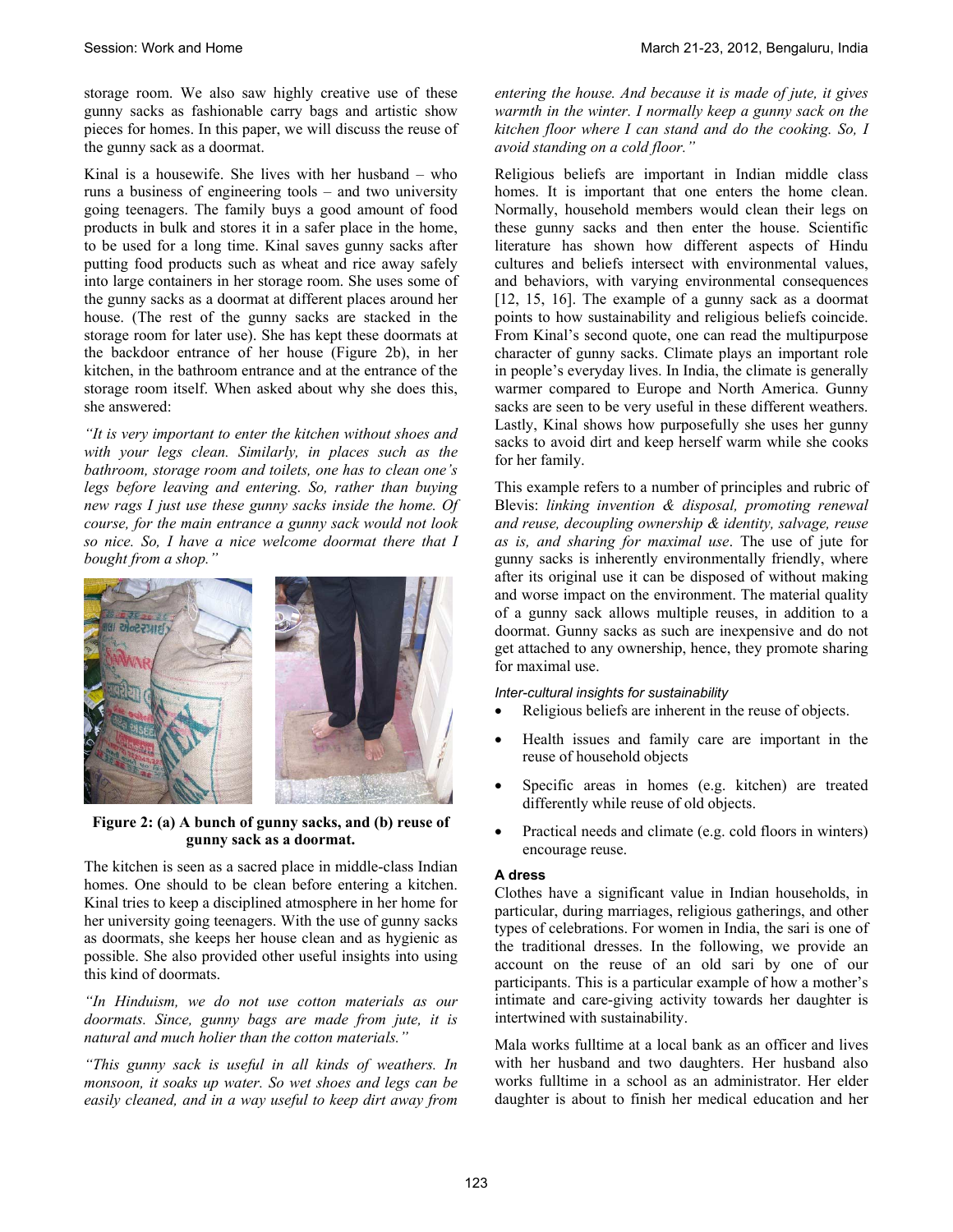younger one studies in a school. She reused her old sari to make a dress (Figure 3) for her daughter who is about to graduate. The following is Mala's account of how and why she reused her saris to make a dress.

*"Over the years, I have bought several saris. I have a large collection of them in my cupboard. Sometimes the fashion goes away or a sari gets damaged after using it for years. Then we can either renovate the old sari with a professional tailor's help or make something else out of it. When I got married and came to live with my husband and in-laws in a joint family, my mother-in-law gifted me a very expensive brocade sari -* [a sari used during marriages]. *I have used it for 20 years for different celebrations and occasions and even though it is old I don't want to throw it away as it is part of our family tradition and family values. Now when my daughter is old enough I want to pass this on to her."* 



# **Figure 3: Daughter showing her 'new' dress made from mother's old saris.**

What we see in Figure 3 is a dress made of Mala's old sari and other materials that could no longer be used. But as she suggested this sari is so important and valuable that she does not want to throw it away for recycling. Mala did not make this dress herself; she got help from a professional tailor in sewing the dress. (Unlike in the Western countries, tailor-made dresses are not expensive, because of the cheaper labor and skills). Mala selected a set of her old saris, including the gift from her mother-in-law, with different color combinations and explained the design to the tailor. The reason behind getting help from a professional was that the material of the sari was very expensive and the type of sari and its material was no longer available in the market. So, she wanted to make sure that the dress was made by a professional.

Importantly, the 'new' dress signifies both a family tradition of gifting an important object to the next generation and at the same time intimacy and love for a daughter by her mother. In Indian marriages, saris are commonly used for exchanging gifts between families. A

gift of a sari to Mala from her mother-in-law was considered as a blessing and an auspicious object for beginning a new life in the hope of a long lasting marriage, when she joined her husband after the marriage. This was a family tradition to pass on such an auspicious gift to the next generation (with the same hopes and blessings). So, following the family tradition and taking into account her daughter's choice and the current day fashion, Mala chose to make a dress out of her old sari.

This example refers to the following principles and rubric of Blevis: *promoting quality & equality, salvage, remanufacturing of use, and achieving heirloom status*. This example shows how the practice of gift-giving of an auspicious object received the heirloom status. The cheap labor and antique qualities of the sari motivated the mother to remanufacture it to make a dress out of it.

#### *Inter-cultural insights for sustainability*

- Emotional objects pass through generations and original objects are remanufactured to convey family intimacy.
- Auspicious practices may enhance the sustainability of objects
- Family legacy and heirloom status [4] play an important role in supporting sustainability.

# **A flower pot**

It is very common to see a large water jug made of clay in Indian middle class kitchens – commonly known as "Matki" (See Figure 4a). People use it to keep drinking water cold during summer time (temperatures typically go above 40° in the city of Ahmedabad). However, it is used throughout the year. These water jugs are made of clay which is environmentally friendly and can be easily recycled in their current form. We describe a case where a water jug was reused as a flower pot (Figure 4b) in the garden of one of our participants. The following example shows a typical water jug used in a kitchen and its reuse as a flower pot.



# **Figure 4: (a) A clay-based water jug used in kitchens and (b) An old water jug now reused as a flower pot in a garden.**

Jayshree is a housewife who lives with her husband. Both of them are retired and are currently living on their pension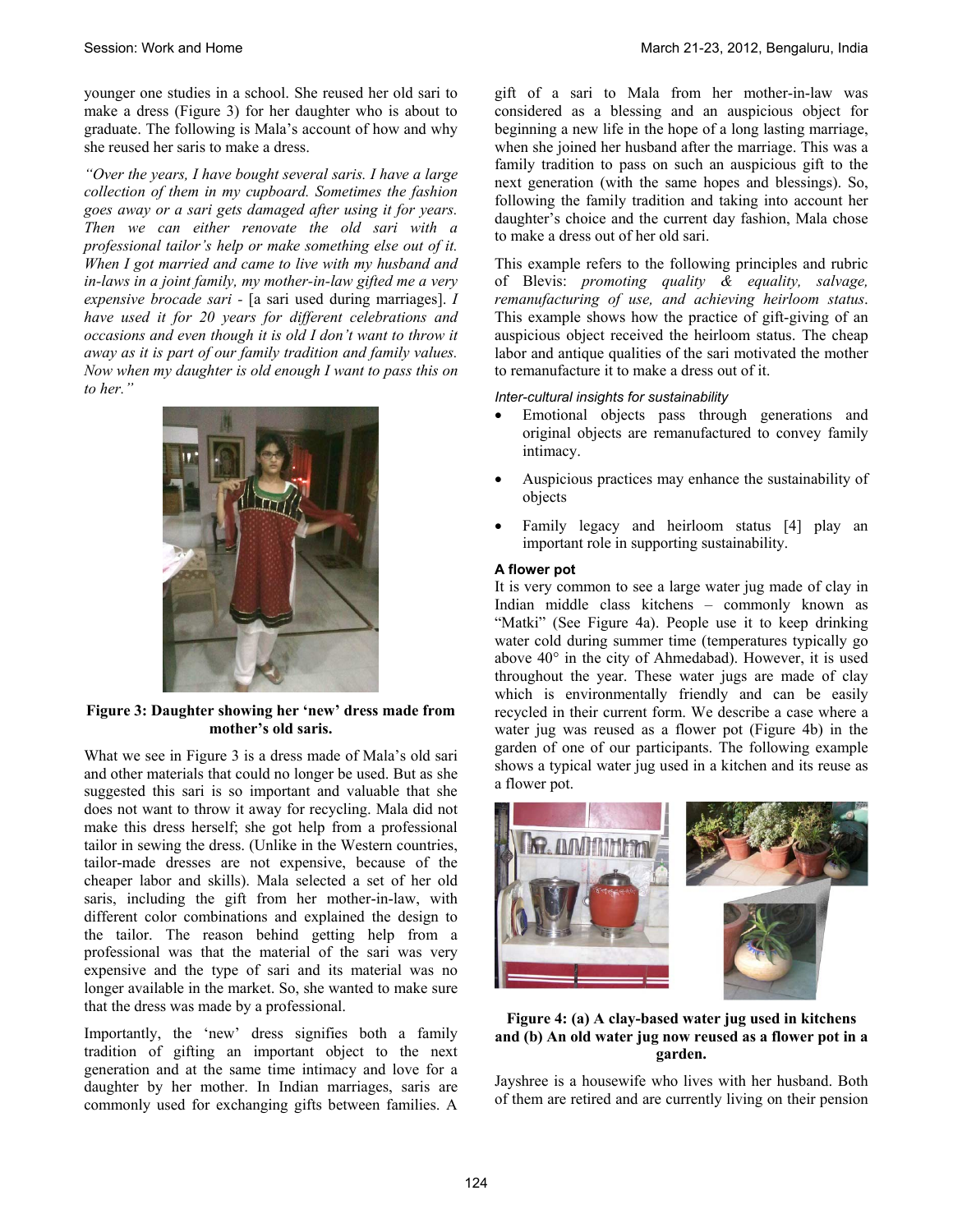money. Jayshree is fond of gardening and tries to look after the plants in her garden. Figure 4 shows an example where Jayshree has reused a used water jug for making a pot for plants. The following is her account on this pot:

*"I have been using two clay water jugs in my kitchen. A smaller one* (Figure 4b) *got a crack one day. So, it was no longer useful as a water jug. I cut off its lid and started using it as a flower pot by growing a small plant in it. The use of clay water jug is as good as any other flower pots that you buy in the market. The body of the pot provides adequate air flow to the plant and lets the extra water out easily. I also decorated it a bit by coloring it. I like it when the pot looks beautiful; it is really pleasurable to water these plants."* 

The example shows Jayshree's resourcefulness and creativity to reuse a broken water pot. From a practicality point of view, this is very important. These kinds of water jugs have porous capabilities which are very important for the growth of the plant. Jayshree's awareness towards environmental issue is reflected in her choice for creating such a domestic artefact. Clearly, pottery would not be hazardous to the environment, the example, however, illustrates an activity that gives Jayshree pleasure to do her gardening. She also had some houseplants for which she reused nicely shaped whisky bottles. These plants do not need direct sun or porosity.

This example refers to the following principles and rubric of Blevis: *linking invention & disposal, salvage, reuse as is, and sharing for maximal use*. The use of clay for water jugs is inherently environmentally friendly, where after its use it can be disposed of without making a worse impact on the environment. The material qualities of the jug allows for reuse as a flower pot without much effort for remanufacturing.

#### *Inter-cultural insights for sustainability*

- Certain cultural practices such as use of clay water jugs have sustainability inherent in them, and also their reuse.
- Economical decoration for the home and thoughtful reuse.

#### **Storage boxes**

As we mentioned earlier, it is very common in Indian middle class families to buy groceries and food products in bulk. An example of a wheat gunny sack was given in a previous section, which can carry around 50 kg. of wheat. In this section, we will show how a steel oil box (Figure 5a) was modified to be used as a storage box for food products.

The practice of buying 15 to 20 kg. of food oil in a large steel container (Figure 5a) is very common in India. These steel boxes are used for easy transportation. They have a handle at the top to carry them around and a hole to pour the oil from. After use these steel boxes are either given out for manual recycling or reused for other purposes. We provide a very brief account of the reuse of a steel oil box

by one of our participants. She modified the original oil box to use it for storing dry food products such as flour, wheat and snacks.



**Figure 5: (a) Food oil in a manufactured steel box, and (b) Flour stored in one of the boxes.** 

Kumud is a retired elderly lady who lives with her husband who is also retired. Over the years, she has bought several oil boxes and reused some of them as a container. She did not do this herself. There are professional welders who can modify oil boxes by cutting off the top and fixing a new lid onto it. Figure 5b shows Kumud's current use of her old oil box for storing flour (used to make 'roti' or 'chapatti' – a typical Indian bread). In her storage room, we found several of these reused boxes that were used for storing different food products. The oil box is a cultural object. People have been reusing it for years and over the years they have explored and appropriated different uses of this oil box. Although, not part of this study, we have seen the use of these modified steel boxes as travel bags by people in villages. They would store their clothes and other objects that are used in travelling.

This example refers to the following rubric of Blevis: *salvage, remanufacturing for reuse and achieving longevity in use*. The material quality of the oil box can be easily converted into a container box for storing food products. Its strong material qualities also offer multiple uses, not only as a storage box but also as a useful object for transportation.

*Inter-cultural insights for sustainability* 

 The practice of buying food products in bulk and storing for longer periods encourages new ideas for reuse.

# **Carry bags**

We already discussed reuse of clothes in a previous section, where a mother's sari was reused and modified to make a dress for her daughter. In this example, we will provide a more practical reuse of clothes. Figure 6 shows a set of carry bags designed by one of our participants from her grandchildren's jeans. The example shows the creativity of the participant and her active participation in the family activities.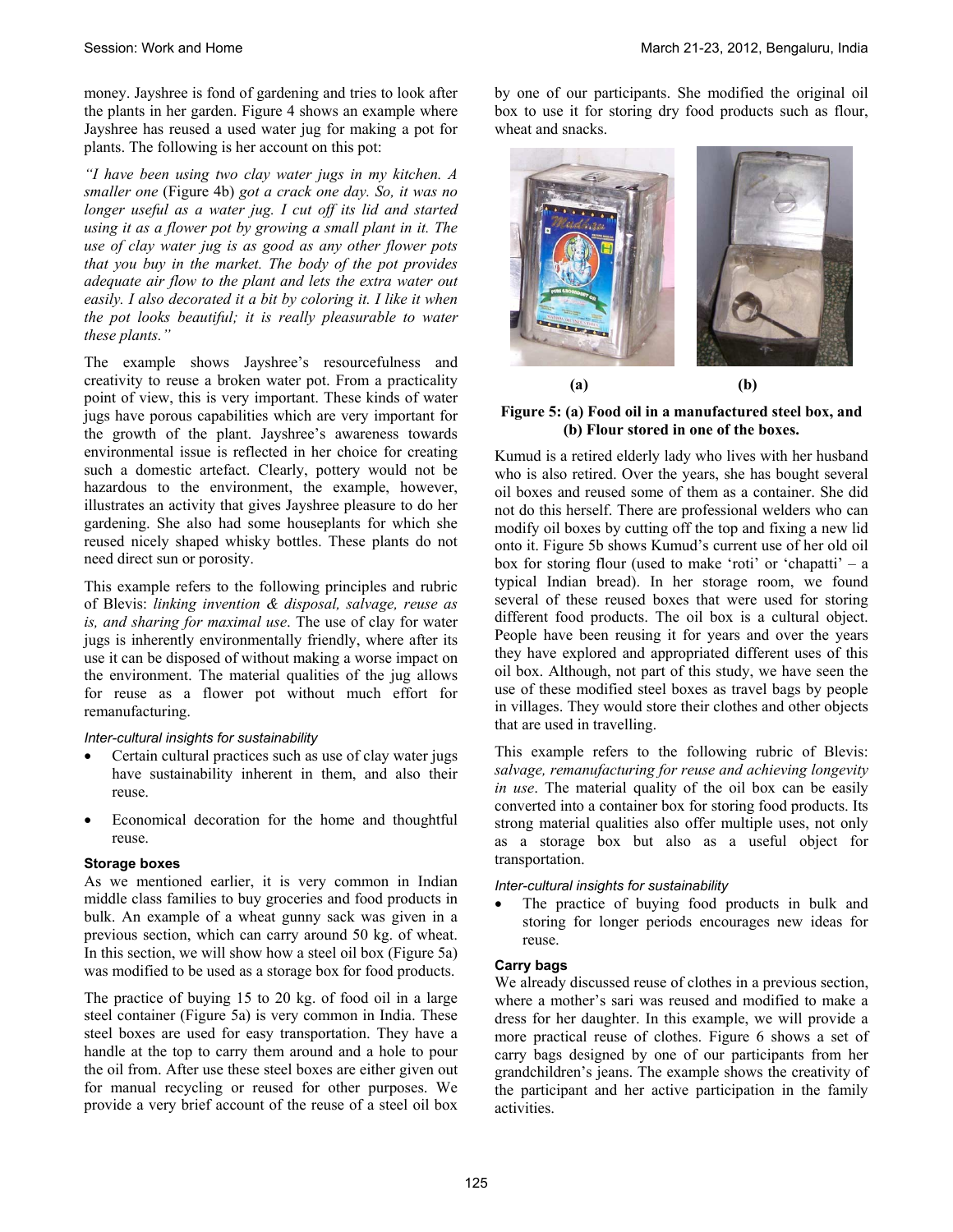Hansa is a housewife, who lives with her husband and nine other members in a large joint family. Her husband works fulltime in an insurance firm. Hansa has two sons who also have young children themselves. Hansa – a grandmother – is active in almost all the household activities such as cooking, cleaning and grocery shopping. She is well assisted by her two daughters-in-law, who are also housewives. Hansa's family is financially stable and she has a big house for her joint family. Hansa's grandchildren are growing fast and their old clothes are no longer in use. Hansa has a hand sewing machine at home and she designed carry bags reusing the denim material from her grandchildren's old jeans. The following is her account of these particular artefacts.

*"When kids grow up, their clothes are not used anymore. I sometimes make use of the material from their old clothes for cleaning purposes. Sometimes, I make carry bags out of their clothes so that they can be used in grocery shopping or moving small things around. Here, I made these carry bags from the denim material. In the past, I used to make bags like these from synthetic material but those bags wear out easily. Denim is much stronger as a material. The good thing about these bags is that they are very easy to keep in cupboards, they are washable so can be used for a longer period. Importantly, these are good for travelling. And anybody in the home can use it and we don't have to spend money for buying bags. In one of the bags, I also did small embroidery on the bag so that it looks more attractive."* 



**Figure 6: Carry bags made from old Jeans.** 

The above account shows how actively Hansa is involved in her large family's day-to-day matters. This example refers to the following rubric and principles of Blevis: *salvage, remanufacturing for reuse and de-coupling ownership & identity*. She made use of the denim material of the jeans and created carry bags that can be used by all the family members. The rubric *sharing for maximal use* is also an important aspect of this example. She knows about her grandchildren's clothing and remembers to reuse their clothes rather than throwing them away. Her particular interest is in practicality of household activities and having an economical lifestyle. Her personal interest in sewing also helps in creating these bags.

*Inter-cultural insights for sustainability* 

- Shared use is common in large middle-class families, which encourages maximal sharing.
- Storage of used objects (e.g. jeans) allows people to find alternative reuse for future.
- Reuse is encouraged by collaboration among and between families
- Creativity and resourcefulness is inherent in the reuse of objects.

### **LESSONS FOR INTER-CULTURAL COLLABORATION**

Our study provides a useful insight into how the cultural practices of women in the Indian middle-class are connected to supporting sustainability. Our paper shows that Blevis' principles and rubrics for sustainable interaction design are quite universal. Of course, certain principles and rubrics are more common and significant in the context of Indian middle-class. For example, the principle *promoting renewal and reuse* was the one seen in all the households, due to economical living standards. In the same way, rubric such as, *salvage, remanufacturing for reuse, achieving longevity of use* and *sharing or maximal use* were seen to be prevalent in the Indian middle-class. Similarly, due to a lesser individualistic culture, the same rubric played a significant role in supporting household sustainability.

We aimed to explore alternative approaches to look at sustainability research, which provided us some insightful results. It showed us how cultural, religious and traditional aspects related to households can shape sustainable practices. In the following, we discuss some important lessons for supporting intercultural collaboration when designing sustainable technologies in the context of the developing world.

 **Sustainability intertwined with culture:** One of the important aspects of our results is that through ethnography it brings the cultural issues to the fore and shows how the sustainable practices of household women are inherently intertwined with their culture. We showed how the reuse of a gunny sack as a doormat, for example, supported some religious beliefs and how modifying a mother's old sari into a dress for her daughter supported an ongoing family tradition, in addition to an auspicious belief. These religious beliefs and traditions are not limited only to the families in question. We believe that religious beliefs at large affect people's domestic lives and cannot be ignored while designing interactive technologies. A much detailed account on the role of religion on ICT use is provided by Wyche and Grinter [27]. Moreover, we saw a connection between the culture and trend of buying household products in large quantities (e.g. a 50 kg. gunny sack of wheat and 15 kg. steel can of food oil) and reusing the containers for other household activities. Women's roles have been central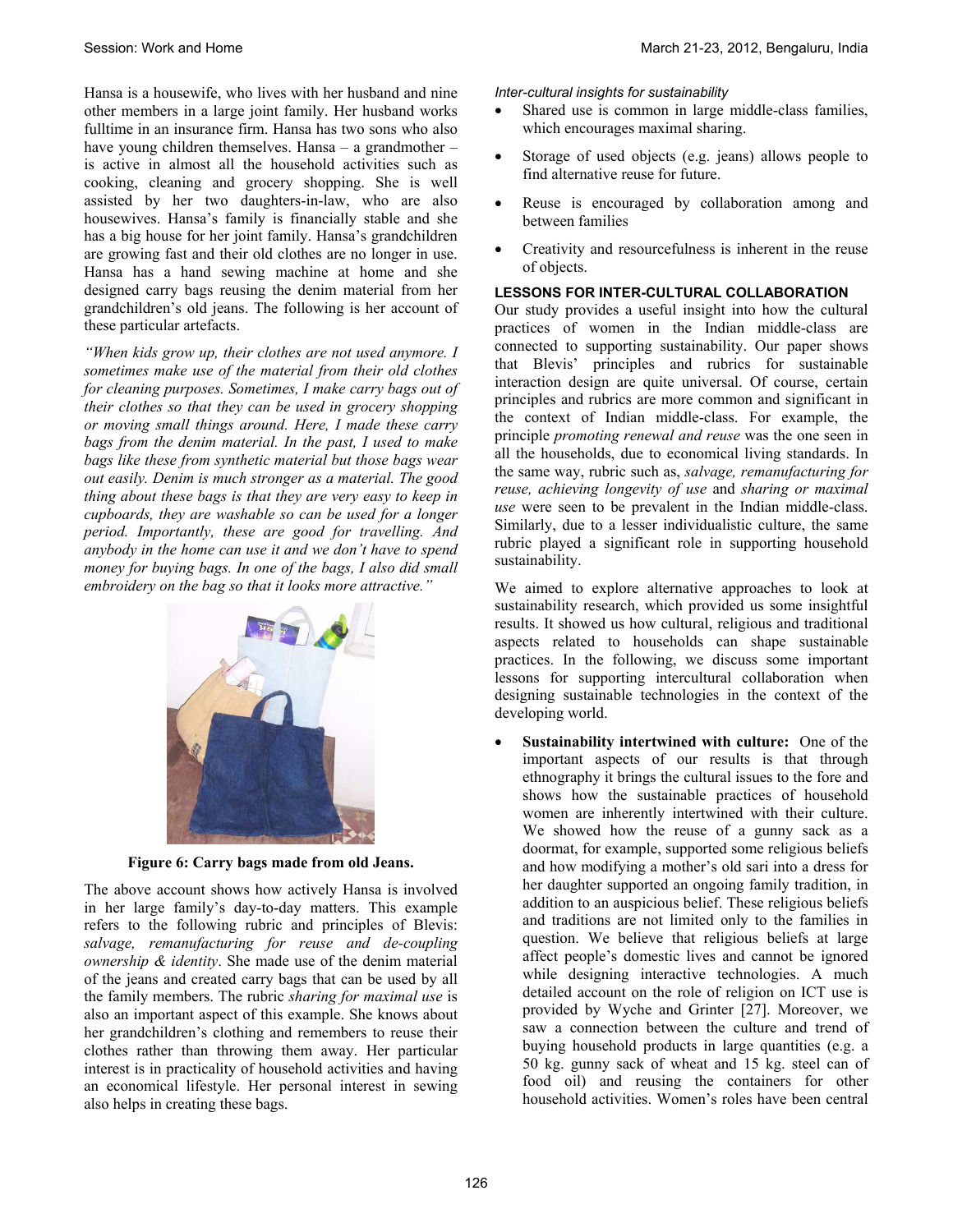in this. They sustain the family needs and values by taking into account their financial situation. Household women would refrain from throwing food products in the garbage and rather make other uses of it. For example, using sour milk to make hair oil. Another cultural theme that was visible from our research was "home-made is better". For example, household women would rather make their own butter and buttermilk from their leftover milk than buy them from shops. This is one of the ways women nurtured their family members by providing them with home-made things. For designing interactive and sustainable technologies, one needs to take into account cultural and traditional values of different communities.

- **From reuse to enrichment:** An important aspect of our participants' sustainable practices was not the mere reuse of old and worn-out things, they in fact attempted to make their lives better and enrich their household activities. The example of the reuse of a mother's sari for making a dress for her daughter shows how an old fashioned but expensive sari that was part of a long family tradition was modified to make a new fashionable dress that a young daughter would appreciate shows that it is not about only reusing old things but make them suit the current needs and choices. It shows a woman's constant efforts and desire to improve the current life for herself and her family. And as we mentioned in an earlier section, there are professional tailors in India who would make a nice designer dress from old clothes. Similarly, the example of denim carry bags shows that it is about making a creative and much more practical reuse of old things. The carry bags made of denim material are strong (for carrying heavy things), foldable (to be kept in a woman's purse) and washable (for keeping them clean). From an interaction design point of view, we suggest that going beyond the principles such as *linking invention & disposal*, *achieving longevity of use* and *sharing for maximal reuse* [4], we need to think about how we can make a reuse valuable and an enhancement from its original use.
- **Creative & Intimate:** Two strong themes that came out of our research were household women's inherent creativity in their everyday work and intimacy towards their family. Examples of the flower pot, storage boxes and carry bags showed how household women creatively used broken and unusable things to make usable and practical things that can support different household activities. Their craving for making embroideries on carry bags and coloring the flower pot were examples of their personal satisfaction in doing these activities. Similarly, family intimacy was also inherent in the examples of the doormat and the dress. Taking the family hygiene in mind a participant reused gunny sacks in her kitchen and different parts of her home so that everyone could first clean his/her legs before entering the house. The example of the dress

represented a mother's love towards her daughter, keeping the family traditions in mind.

As designers, we need to respect people's creativity, resourcefulness and appropriation capabilities for supporting their household activities including care giving and family intimacy. As a design philosophy, we propose to design technologies to support activities and practices that are already in existence in household lives, and not technologies that do these activities for them.

# **CONCLUSIONS**

The population of the Indian middle class ranges from 50 to 300 million people, depending on how we define the middle class. It will be one of the largest consumer groups in the world, as it is growing rapidly. We as HCI researchers need to understand their consuming and reusing practices to be able to support intercultural collaboration with the West. Our notion of domestic artefacts gives an account of women's creativity and resourcefulness. Our results show that to support intercultural interaction, one should not have a limited focus on supporting practicality and usefulness, but also consider religious beliefs, traditions, family intimacy, personal interests and health issues.

#### **ACKNOWLEDGMENTS**

We would like to thank all our participants and Lynn Packwood.

# **REFERENCES**

- 1. ADB. Asia 2050: Realising the Asian Century. A report compiled by the Asian Development Bank. http://www.asiandevbank.org/documents/reports/asia-2050/asia-2050.pdf (last accessed on 15/10/2011)
- 2. Arroyo, E., Bonanni, L. and Selker, T. Waterbot: exploring feedback and persuasive techniques at the sink. In Proceedings of the SIGCHI conference on Human factors in computing systems (CHI '05). ACM, New York, NY, USA, 631-639.
- 3. Bang, M., Torstensson, C., Katzeff, C. The PowerHhouse: A Persuasive Computer Game Designed to Raise Awareness of Domestic Energy Consumption. In: PERSUASIVE 2006. LNCS, vol. 3962, pp. 123– 132. (2006) Springer, Heidelberg.
- 4. Blevis, E. Sustainable interaction design: Invention & disposal, renewal & reuse. In Proceedings of the 25th international Conference on Human Factors in Computing Systems. CHI '07. ACM, New York, (2007), 503-512.
- 5. Chetty, M., Brush, A.J., Meyers, B.R. and Johns, P. It's not easy being green: understanding home computer power management. In Proceedings of the 27th international Conference on Human Factors in Computing Systems. CHI '09. ACM, New York, NY, (2009), 1033-1042.
- 6. Donner, J., Rangaswamy, N., Steenson, M.W. and Wei, C. "Express Yourself" and "Stay Together": The Middle